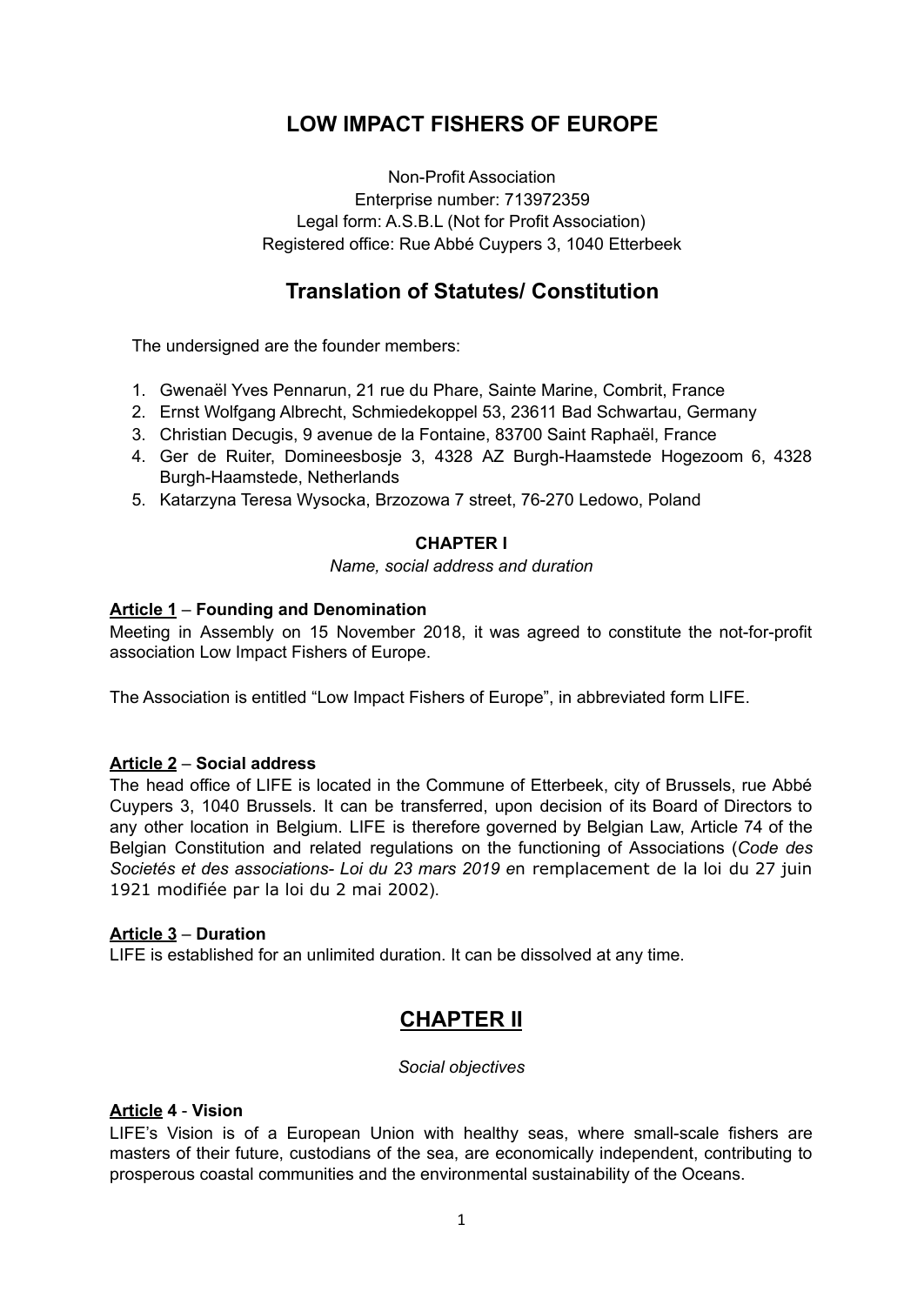## **Article 5 - Mission**

LIFE's Mission is to unite European small-scale fishers to achieve fair fisheries, healthy seas and vibrant communities.

## **Article 6 - Axes of work**

LIFE is an organization of organizations and operates as a platform in support of its Member organizations. LIFE's main axes of work are as follows:

- Provide a dedicated voice for SSF at EU level, and represent them in decision taking processes that affect them, whilst fostering the creation of regional and national organisations where low impact fishers lack proper dedicated representation
- Lobby for fair and sustainable fishing policies at EU and national level with low impact SSF at the centre.
- Research and identify best practices in the sector and support fisher to fisher exchanges to promote the replication, consolidation and scaling up of these.
- Provide capacity building services to low impact SSF and their associations enabling them to become actors of change on a triple bottom line.
- Strive to develop small-scale fisheries as an integral part of sustainable and fair food systems.
- Attract, motivate and support younger fishers to take up low impact small-scale fishing professions

LIFE implements any type of activity that contributes to the abovementioned axes of work or that contributes to LIFE's mission.

## **Article 7**- **Membership**

LIFE Members are associations of SSF including fish producer organisations (POs) committed to uphold LIFE's Mission Statement and joint Declaration.

The Declaration acknowledges that LIFE promotes sustainable fisheries through a process that:

- Grants the right to fish to those who fish sustainably;
- Eliminates fleet overcapacity where it exists, while preserving jobs in artisanal, low impact fisheries;
- Puts an end to harmful subsidies and unsustainable and destructive practices; and
- Restores the health of our seas in Europe and the rest of the world.

LIFE's members are organisations of men and women who live from fishing and/or shellfish gathering, working at sea or from the shore, who:

- Operate a seasonally diverse array of fishing gears that are mostly passive gears and low in impact thanks to their selectivity and minimal effects on marine habitats.
- If using a fishing vessel, the vessel complies with the following characteristics:
	- a) length overall less than 12 metres;
	- b) fishing trips have a duration of less than 24 hours;
	- c) the maximum crew number is not more than three people.
- the owner and/or his/her family members work onboard and are committed to assuring the sustainability of his/her activities, to respecting the rules or, if such rules are absent or insufficient, work towards applying self-imposed measures and/or projects to protect the fish resources and the environment.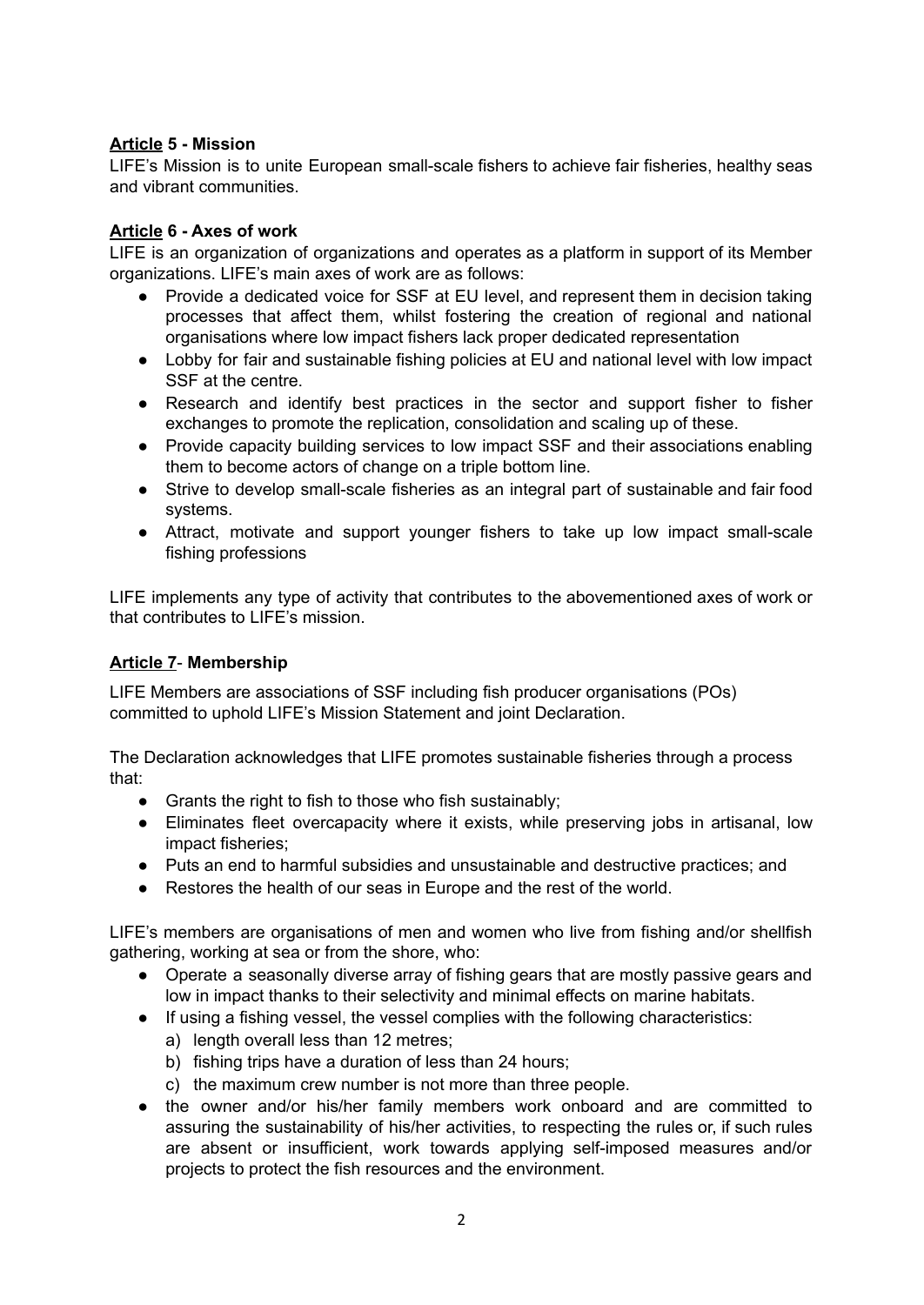● Forge strong social, cultural and economic links with their communities.

Members found to be engaging in destructive fishing methods that exert a harmful impact on the environment, who practice non-selective fishing or who deliberately catch undersized fish will be excluded from LIFE.

LIFE's Board of Directors have the final say in whether or not an organization may be accepted as a member, based on their assessment of the association's membership profile and commitment to low impact fishing.

## **Article 8- Types of Members**

LIFE includes the following types of members:

- "*Full-members*": legal entities (including Fish Producer Organisations) registered in a European Union Member State representing SSF who are European citizens and committed to uphold LIFE's Mission Statement and joint Declaration. Full members have the right to speak and right to vote in all the General Assemblies and other meetings, and to elect and be elected to the Board of Directors.
- "*Associate members*": legal entities registered outside a European Union Member State representing small-scale fishers who are committed to uphold LIFE's Mission Statement and joint Declaration. Associated members will have the right to speak but not to vote in all the General Assemblies and other meetings.

### **Article 9- Administrative Bodies**

LIFE's Administrative Bodies include the General Assembly, the Board of Directors, and the Secretariat.

## **CHAPTER III**

### *General Assembly*

### **Article 10- Nature and composition of the General Assembly**

The General Assembly is the chief decision making and representative organ of LIFE. It shall consist of all organisations with full and associate membership of LIFE.

Every Full Member of LIFE will appoint a Delegate to represent its organisation in the General Assembly. The mandate of the delegates in the General Assembly shall be for an unlimited period, unless formally excluded on the decision of the Board of Directors

### **Article 11 - Rights and Duties of the Member Organisations and its Delegates**

The rights of Member Organisations of LIFE are:

- To be informed of the activities of LIFE and decisions taken by the Board of Directors
- To have all suggestions and proposals submitted in writing concerning the issues affecting the Association to be studied and responded to by the Board of Directors
- To benefit from the activities developed by LIFE.
- To elect and be elected as members of the Board of Directors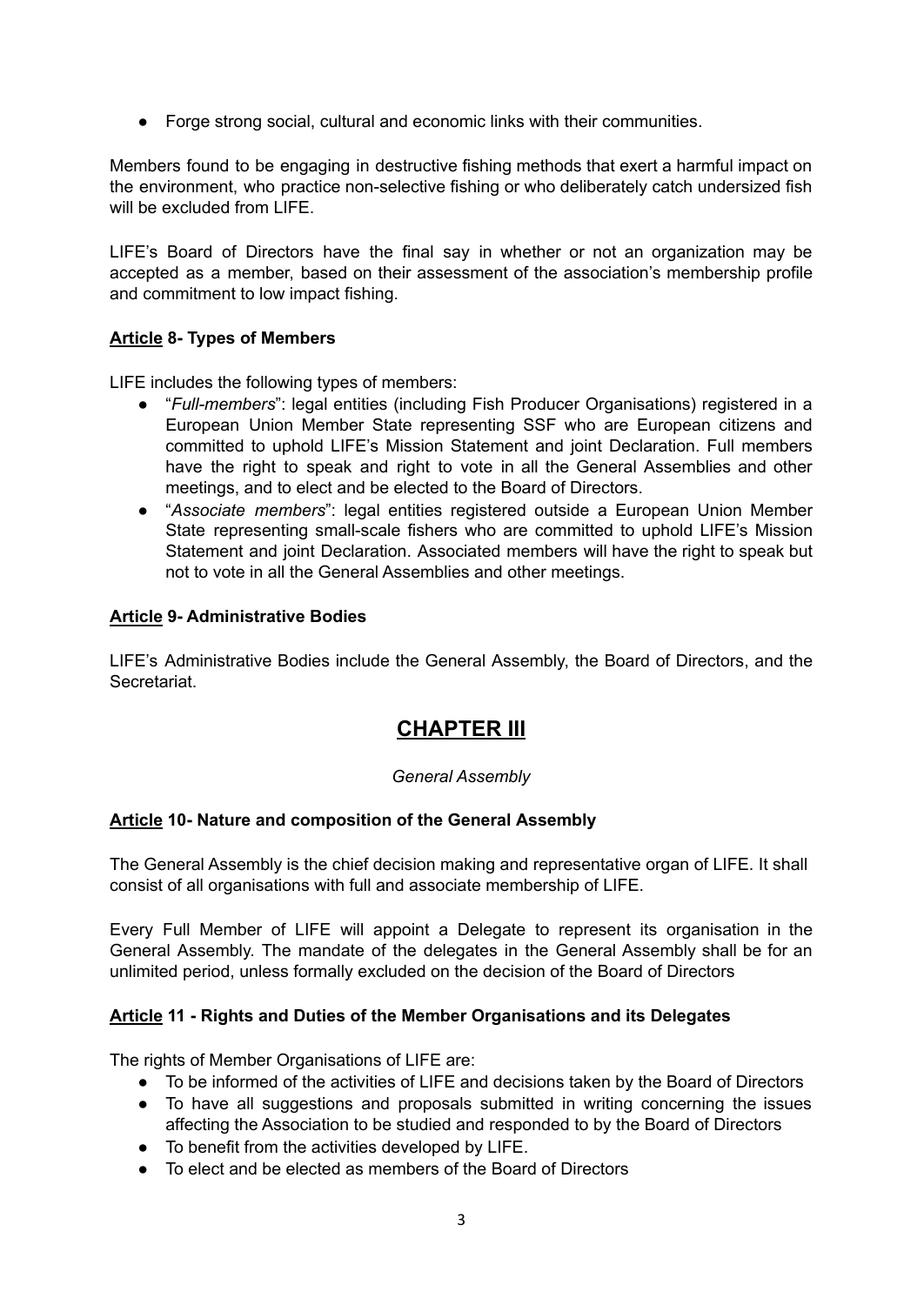● To participate in the General Assembly meeting and in the working groups created The duties of the Member Organisations are:

- To adhere to the statutes, and abide by the internal regulations of LIFE and the rules agreed to by the Board of Directors
- To participate at least at the General Assembly meetings (ordinary, extraordinary and elective meetings)
- To pay LIFE's annual membership fees in a timely fashion

## **Article 12- Admission of new member organisations**

Whom so ever wants to become a member organisation of LIFE shall submit the request by writing through a specific questionnaire and attaching the statutes of the organisation.

Applications shall be assessed by LIFE's Board of Directors and admitted if they are deemed to satisfy the necessary requirements as specified in the Statutes (Article 7) and the Internal Regulation Document.

## **Article 13- Resignation of Member Organisations and Delegates**

Each Member organisation approved by the General Assembly shall be free to resign from LIFE through providing a formal written notice to the Board of Directors.

Member Organisations can be removed from LIFE for the following reasons that will be communicated in writing to the General Assembly:

- Dissolution of the Member Organisation
- Voluntary resignation, communicated by writing to the Board of Directors
- For breach of their duties as Member Organisations, including non-payment of annual membership fees
- At the initiative of the Board of Directors, for failing to meet the membership requirements established in Article 7 of these Statutes, or due to incorrect or unfair conduct that causes injury to or undermines the purposes of LIFE, to discredit LIFE with actions or with words that discredit or undermine LIFE's activities or the normal relations based on mutual respect enjoyed between LIFE's members, or through not complying with the conditions of admission.

Delegates to the General Assembly are considered to have resigned when giving up the functions that provided the basis for their appointment or on the withdrawal of their Member organisation's delegation.

The heirs and beneficiaries of members shall have no rights with regards to, and shall not interfere in whatever way with, the association's assets.

Each delegate of a General Assembly Member organisation who ceases to be a delegate shall be considered to have automatically resigned from the functions and activities assigned to them within the Association. In the event of the resignation (or termination from post for other reasons) of a General Assembly delegate, the Member organisation will appoint another delegate to take their place.

### **Article 14 - Liability of Member Organisations**

No member of LIFE, even if involved in its administration, is personally liable for the Associations' obligations, and neither do they have individual rights to any of the assets.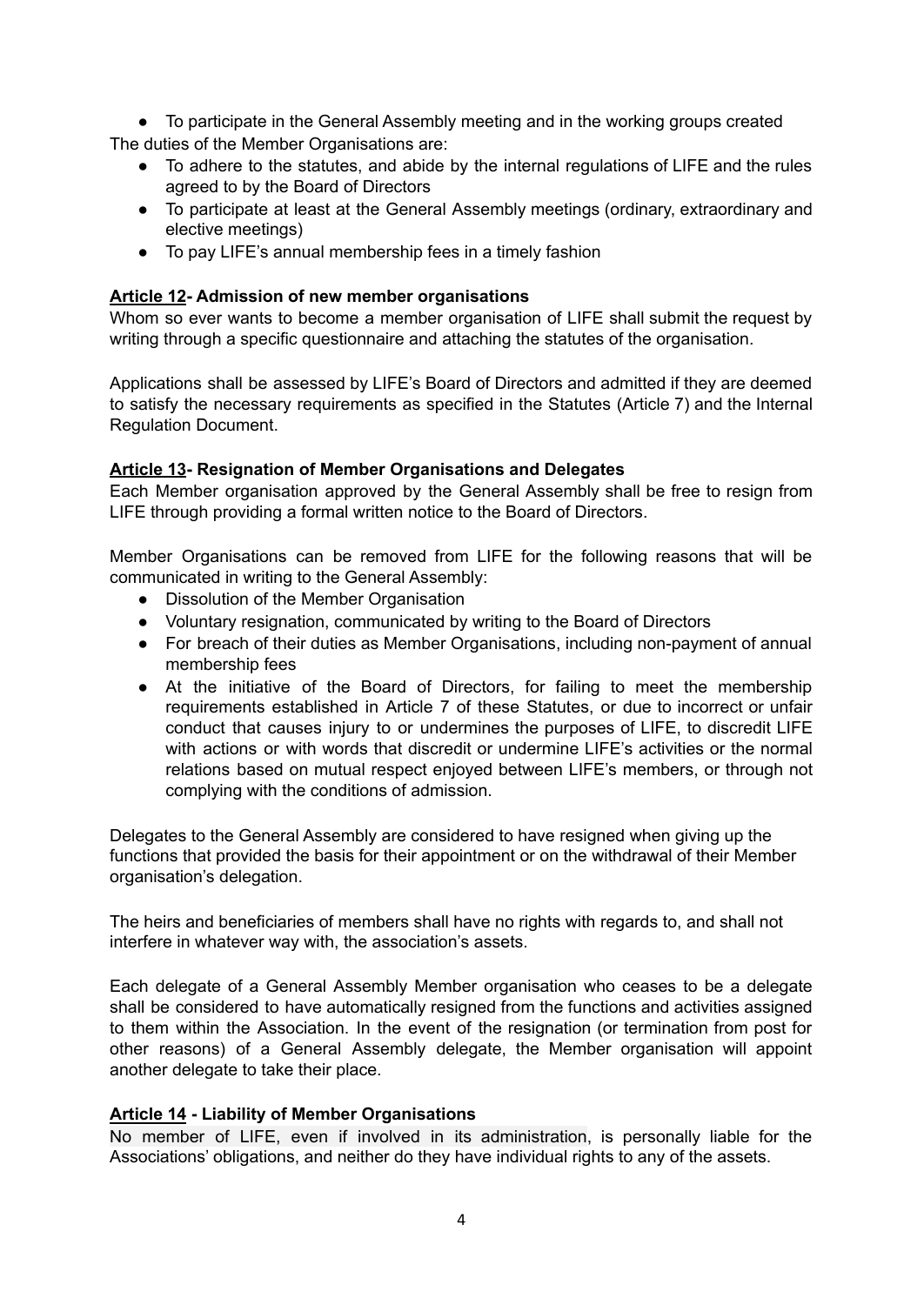## **Article 15 – Register of Member Organisations**

The Secretariat shall keep a register of Members and their delegates, at the Association's head office. This register shall include the surname, forename, and address of the delegates and the business name, the legal form, and the address of the registered office of the LIFE's Member organizations, indicating if they are *Full-members* or *Associate Members*. Furthermore, all decisions regarding the admission, the resignation or the suspension of Members shall be entered into the register by the Board of Directors, within eight days after knowing about the decision taking place.

All Members can consult the register of Members at the headquarters of the association, during normal business hours or through any online tools the Secretariat may provide.

The Secretariat shall publish annually a list of Members, a copy of which is provided to Members on their request. On an annual basis it shall also update the list of Members in the association's file held by the clerk of the commercial court.

Each Member undertakes to communicate without delay to the Association any change of residence (or of head office) address.

### **Article 16** - **Meetings of the General Assembly**

The Board of Directors in coordination with the Secretariat must convene an ordinary meeting of the General Assembly at least once every year.

Ideally, the meeting should be celebrated face to face. However, if this is not possible for any budgetary or other reasons, the meeting can take place online or in a mixed form, guaranteeing that appropriate conditions are in place for a proper decision-making process to take place.

Extraordinarily, the General Assembly may be convened at any time by the Board of Directors in coordination with the Secretariat or by the demand of at least one fifth of **Members** 

Every 4 years, an Elective General Assembly will be called to elect the new members of the Board of Directors.

All Members, full members and associate members, must be invited to the General Assembly meetings at least 30 days in advance. The draft meeting agenda must be sent with the invitation by the Secretariat.

The meeting is chaired by the President of the Board of Directors or his/ her delegate

### **Article 17 - Agenda of General Assembly meetings**

The Agenda shall be proposed by the Secretariat and approved by the unanimous vote of members of the General Assembly present in the assembly.

Every proposal put forward by a Full Member of LIFE will be attached to the agenda.

### **Article 18 General Assembly Voting and Reporting**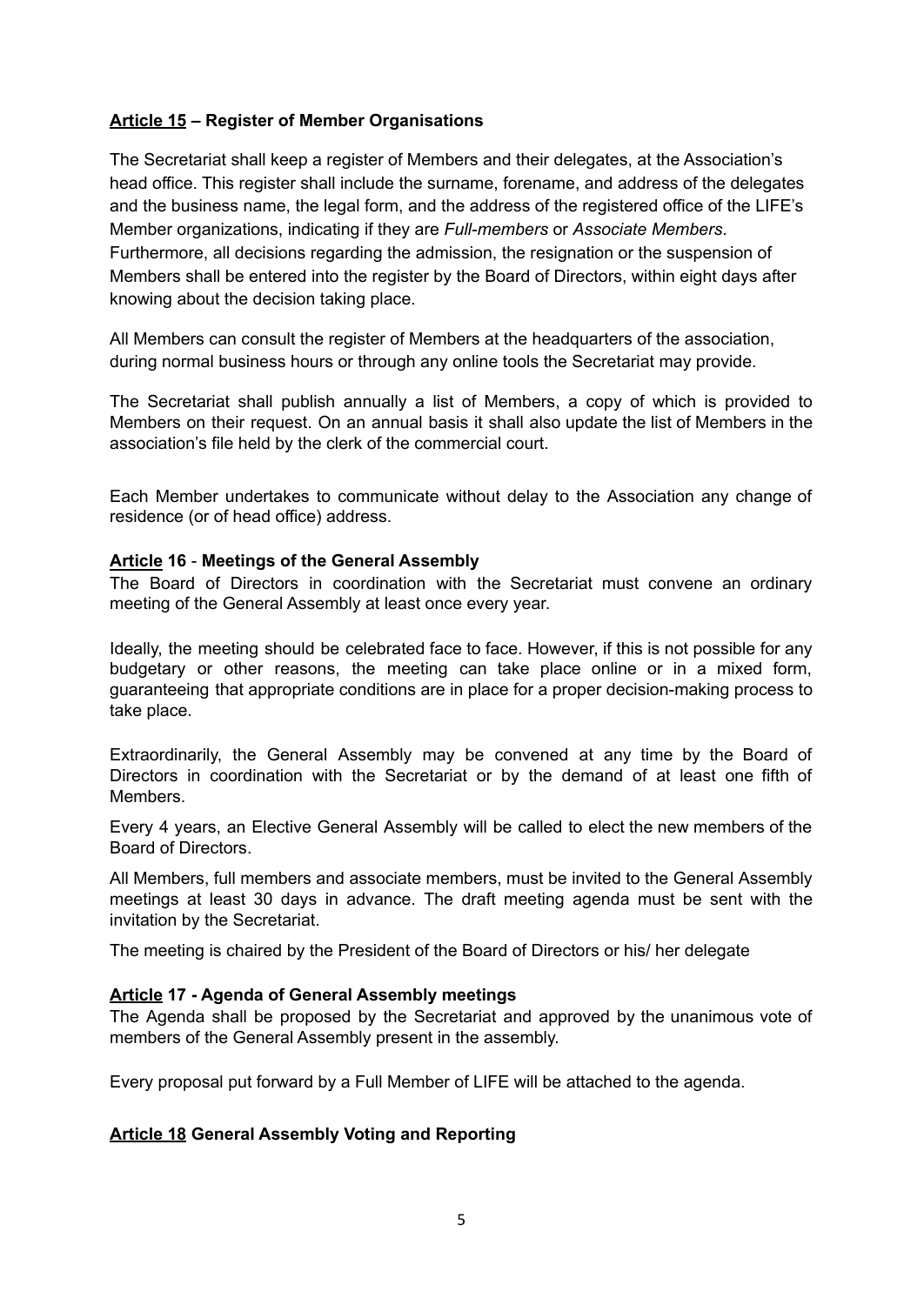The General Assembly decisions are taken by a simple majority of the Members present or represented. Each Full Member has one vote. Associate Members have no right to vote. All Members not present may be represented by any other Member designated by them.

The resolutions of the General Assembly are made known to Members and third parties by circular letter or by electronic means, unless the law requires for them to be published in the Belgian monitor.

The General Assembly minutes are signed by the Chair and Secretary of the meeting and by the Members as required.

All LIFE Full Members have equal voting rights in the General Assembly present or represented. Associate Members have no right to vote, as indicated in Article 8, or unless it is decided otherwise by the law or these statutes.

## **Article 19** - **Competences of the General Assembly**

The General Assembly delegates to the Board the power to administer and represent the Association.

The General Assembly has the following powers to:

- $\mathcal V$  approve modification of the statutes;
- $\vee$  elect the Board of Directors
- $\triangleright$  assign tasks to the Board of Directors and approve or dismiss the Board of Directors proposals submitted to vote;
- $\vee$  approve the budget and accounts;
- $\triangleright$  approve internal regulation document and its modifications;
- $\boldsymbol{\nu}$  dissolve the association;

## **Article 20** – **Modification of the statutes**

The General Assembly can only discuss modifications to the statutes if the modifications are explicitly mentioned in the notice convening the meeting and if the assembly brings together two thirds of the Members, who are present or represented.

No modification can be adopted unless by a majority of two thirds of the votes of the Members present or represented.

Modifications that relate to the goals on which the Association was founded, may only be adopted by four fifths of Full Members votes, present or represented.

If two thirds of Full Members are not present or represented at the first meeting, a second meeting may be convened which may validly deliberate, however many Full Members are present or represented, and adopt modifications passed by the statutory majority as per Article 19. The second meeting may not be held within 15 days of the first meeting.

### **Article 21 - Communication of the minutes and resolutions**

The minutes of the assembly are recorded by the secretariat, signed by LIFE's President, filed and brought to the notice of Members by means of a circular letter or by electronic and other means, unless the law prescribes publication in the Belgian Moniteur.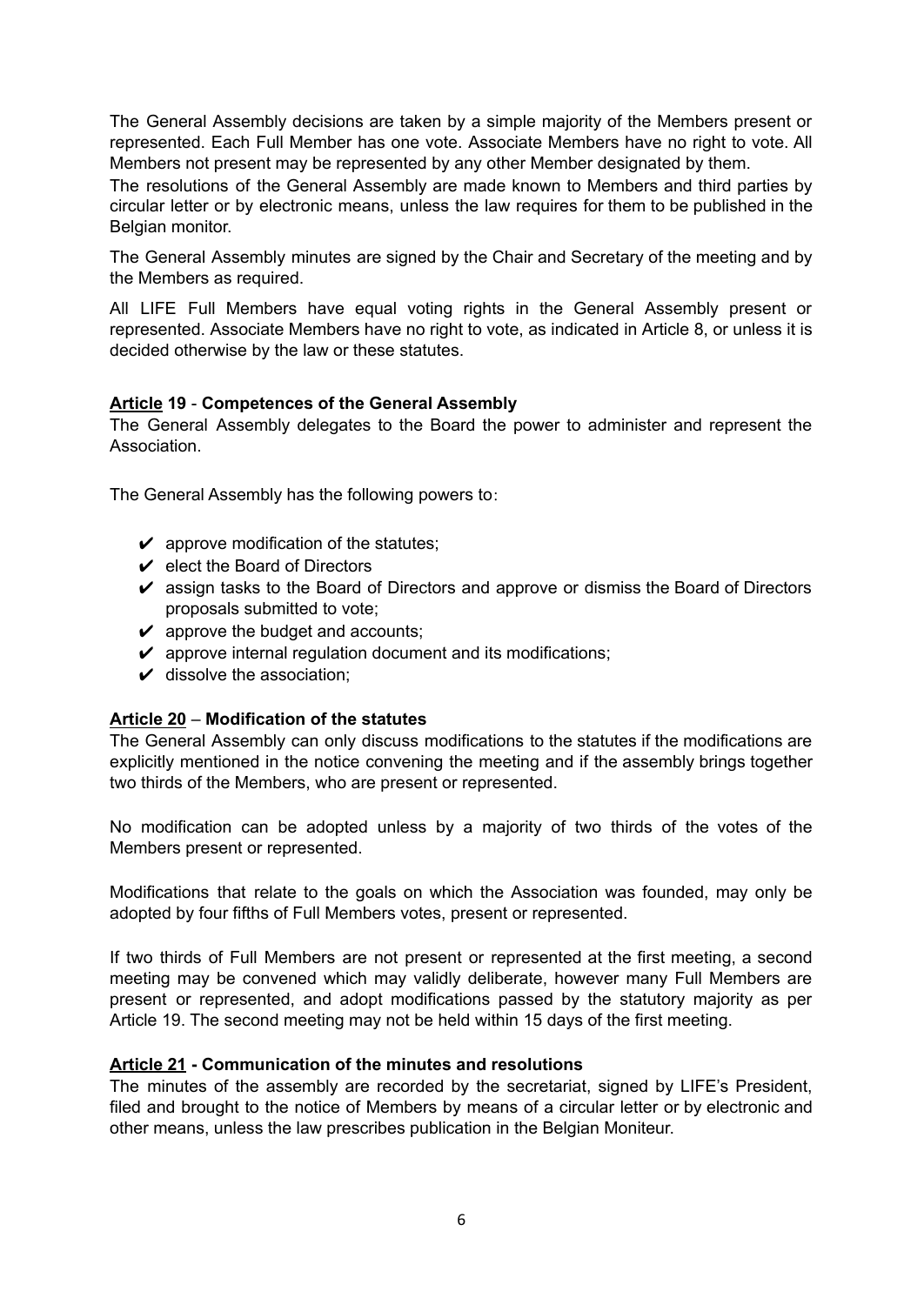# **CHAPTER IV**

## *The Board of Directors*

## **Article 22 - Nature and composition of the Board of Directors**

LIFE's Board of Directors is the management body of LIFE and represents LIFE in all judicial and extrajudicial matters. It represents LIFE before the Laws of Belgium, where LIFE is registered.

The initial Board members are appointed by the founders. After that, the new members of the Board are elected by the General Assembly. The mandate of LIFE's elected Board of Directors is 4 years, being able to be re-elected indefinitely.

The Directors exercise their mandate free of charge. The costs they incur in the exercise of their mandate as Directors are compensated at cost.

It is composed of a minimum of three and up to nine representatives from the three different Regions of the European Union, namely:

- Mediterranean and Black Sea Region (minimum one and up to three representatives),
- Atlantic Region (minimum one and up to three representatives)
- Baltic and North Sea Region (minimum one and up to three representatives)

The representatives of each Region will be elected by a simple majority of Member organizations in that Region (only by Full-member Organisations). Each member organisation sitting in the General Assembly has 3 votes to elect representatives from their Region.

### **Article 23 - Rights and Duties of the Board of Directors**

In addition to the general rights and duties of the Member Organisations detailed in article 11, Members of the Board of Directors:

- Have decision taking rights governing the functioning of LIFE,
- Have the right to be appointed as President, Secretary or Treasurer.
- Participate in at least at 90% of the Board of Directors meetings
- Communicate with the rest of Members of the Board and Secretariat punctually (either by email or other available means)
- Act in honesty, according to the principle of collegiality, common good and looking after the organisation

## **Article 24 - Removal and resignation**

Removal. Board members may be removed by the General Assembly for just cause, in particular if the Board member has violated his/her obligations towards the Association or if the Board member is not in a position to exercise his/her functions correctly.

Resignation. Board members may resign at any time by submitting a written declaration to the President and Executive Secretary, specifying when the resignation shall take effect.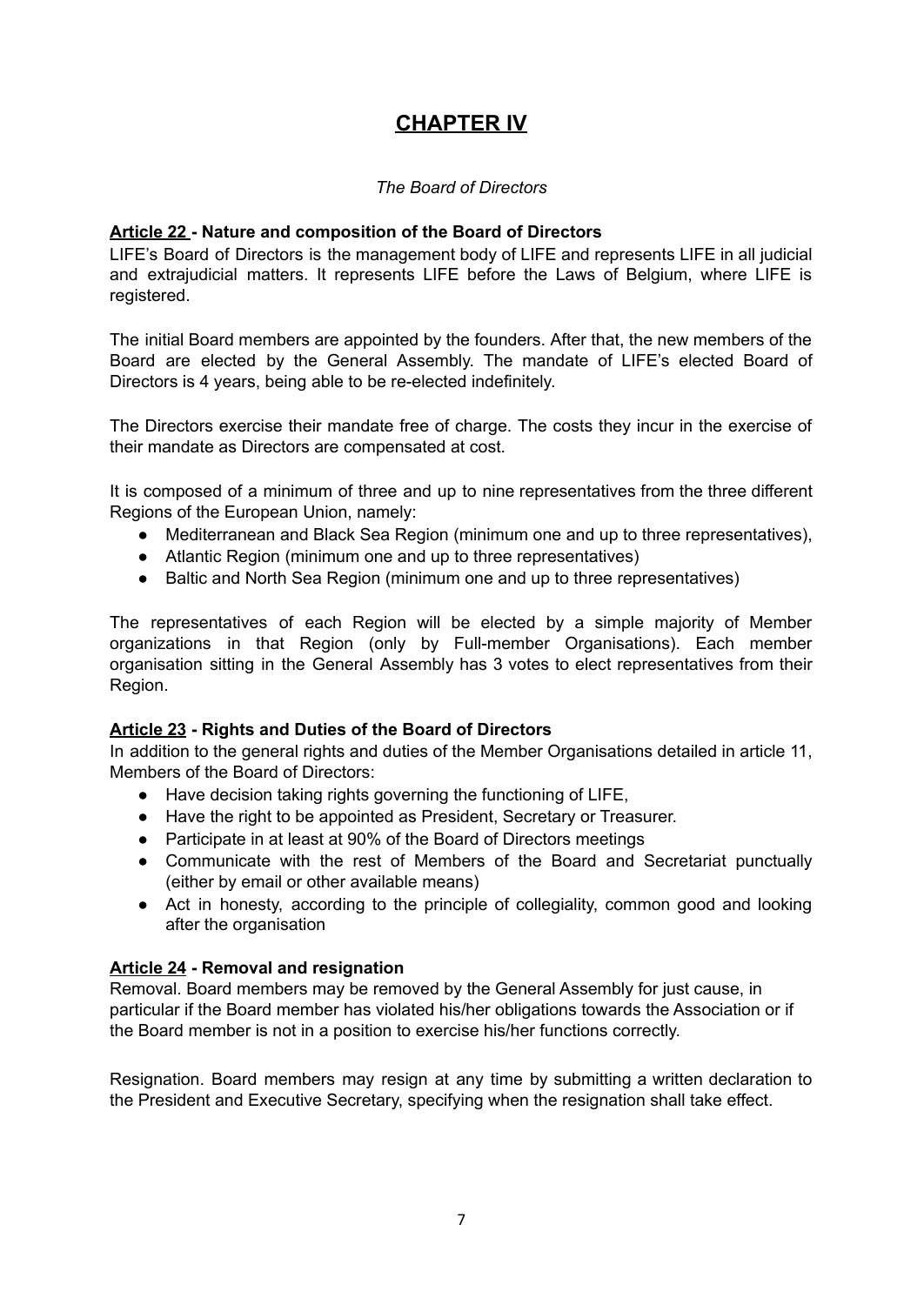Vacancy during the term of office. In the event of dismissal or resignation during the term of office, the Board may appoint a replacement member on a provisional basis, until the next meeting of the General Assembly.

## **Article 25 - Permanent office**

The Board of Directors may establish a Permanent Office with personnel assigned to undertake specific functions. It shall define the scope and the duration of such assignments. It may terminate these at any time in line with Belgian employment law.

## **Article 26- Meetings of the Board of Directors**

The Board of Directors meets on the request of the Chairperson or in the case of any impediment, at the request of another Director or Executive Secretary, and this may be as often as required by the interests of the Association, but at least once a year.

Notice of the Board of Directors meeting shall be issued by the Chairman, or if any impediment arises by any other Director or the Executive Secretary, in writing by email or ordinary letter at least eight days prior to the Board meeting. It shall contain the agenda.

Meetings can be held face to face or online if there are budgetary or any other constraints to meet

Board of Directors Members may be represented by other Board of Directors Members appointed by a written proxy. The Board of Directors deliberations shall only be valid if half of the Board of Directors Members are present or are represented.

The decisions of the Board of Directors shall be taken by a simple majority of its Members present or represented.

It may invite to its meetings such other individuals as it deems necessary. These individuals shall however not have a right to vote.

## **Article 27- Board of Directors Decision Taking**

Decisions shall be taken by an absolute majority of the Members present, unanimously whenever possible. These decisions shall be ratified by the Board of Directors at the next meeting.

### **Article 28- Competences of the Board of Directors**

The Board of Directors may perform any action necessary for or useful to attaining the Association's social objectives on any matters, which are not expressly reserved for the General Assembly, by law or by these statutes.

The following fall within its competence:

- Supervise the activities of the organisation and control the financial and administrative management
- Supervise the projects and activities implemented by LIFE secretariat
- Approve the main position papers of LIFE
- Supervise the implementation of the agreements reached at the General Assembly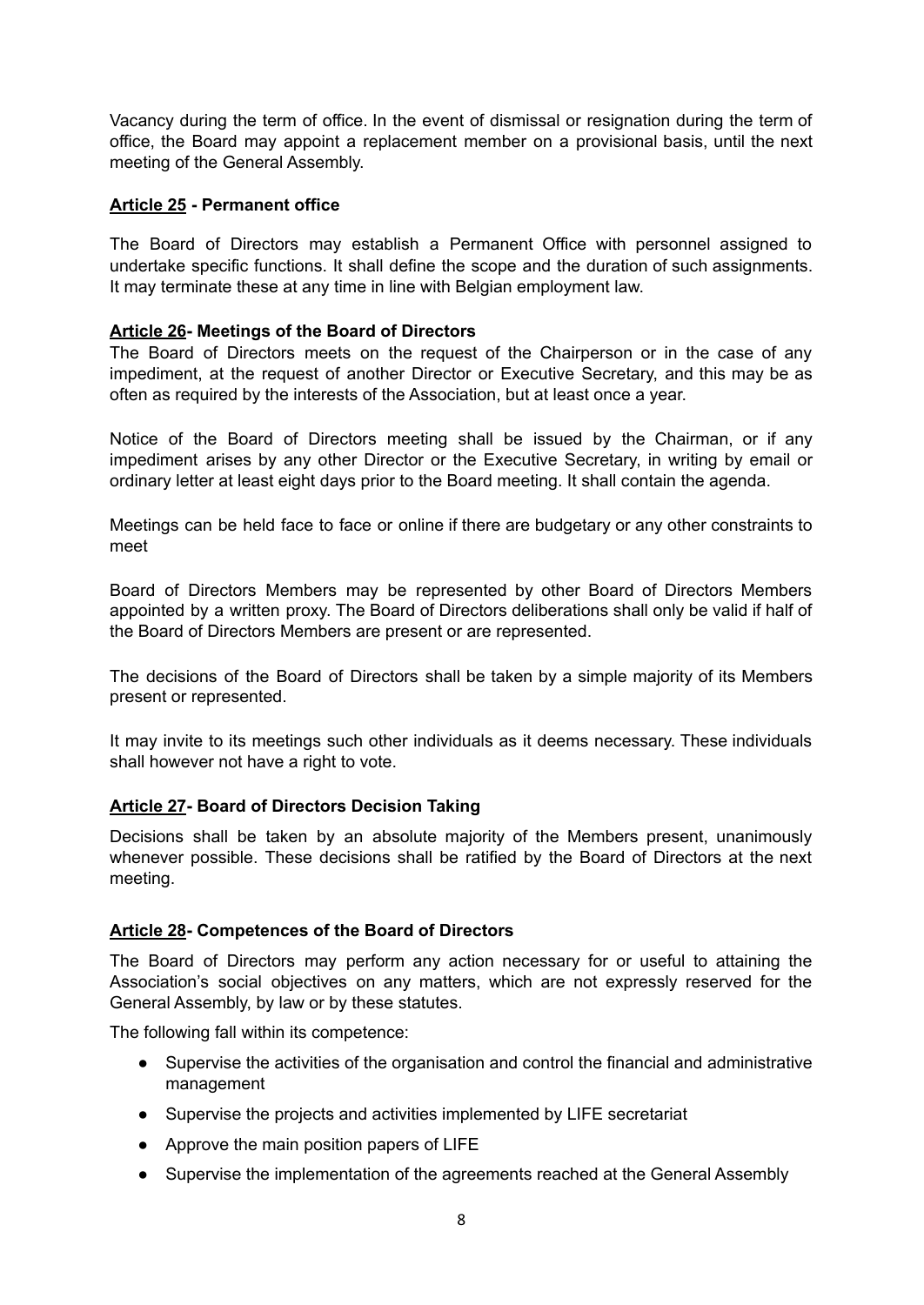- Formulate and submit to approval by the General Assembly the budget and accounts
- Submit to approval by the General Assembly the Internal Regulation Document and any proposed modifications of the Statutes
- Approve LIFE's Strategy (ideally every 5 years)
- Supervise the admission and exclusion of Member Organisations
- Supervise the constitution of Working Groups
- Set up and review annually a Membership fee

### **Article 29 - Delegation of powers**

While respecting the principle of collegiality, the Board of Directors shall mandate internal powers to some of its members, namely the President, the Treasurer and the Secretary. The strict application of the power of representation would otherwise imply that the entire Board of Directors is present to carry out decisions. Their roles and responsibilities will be defined in the Internal Rules of LIFE.

The Board of Directors shall delegate part of its powers under conditions to be laid down by it, to a Secretariat. The latter shall be made up of staff members employed by LIFE, as it is described in chapter V.

## **Article 30– Reporting**

The Board of Directors shall annually provide a detailed report on the management and the Association's situation at its General Assembly, to be drafted by the Secretariat.

# **CHAPTER V**

*The Secretariat*

### **Article 31- Nature and Composition**

The Secretariat includes an Executive Secretary appointed by the Board of Directors. The Executive Secretary carries out the instructions of the Board of Directors to manage the operation of LIFE's activities in order to promote the achievement of its objectives.

The Secretariat receives applications for admission from organizations addressed to the General Assembly, manages the request to the Board of Directors and communicates its decisions. It maintains an updated record of LIFE's membership.

In agreement with the Board of Directors, the Secretariat convenes and organizes the meetings of the General Assembly, the Board of Directors and the working groups, taking charge of financial management and logistical organization, if necessary. The Secretariat drafts the minutes and the reports of LIFE activities, transmitting LIFE's recommendations and suggestions to the interested bodies when necessary.

The Secretariat administers LIFE's financial affairs and prepares the accounts and activity reports for the Board of Directors meetings and annual General Assembly. More concretely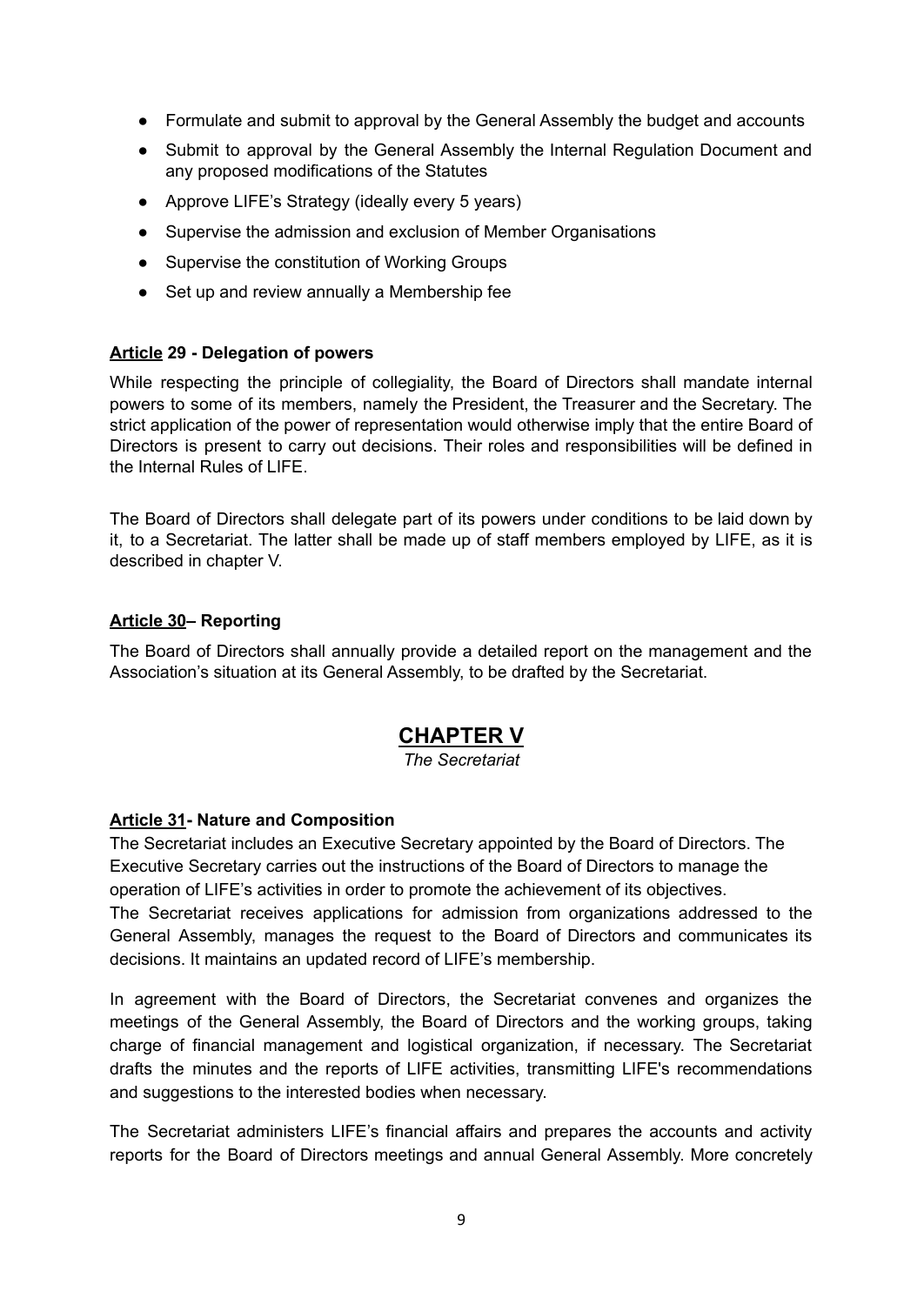LIFE's Secretariat shall annually provide a report on LIFE's situation and the management of its activities.

To further the achievement of LIFE objectives, subject to the approval of the Board of Directors, the Secretariat may:

- Hire and pay the remuneration of all types of qualified personnel to coordinate, organize and develop LIFE's activity;
- Hire and pay the fees to professionals and technical consultants who will collaborate with LIFE in its activities:
- Design and implement projects and activities that seek to develop LIFE's social objectives and axes of work in the different regions;
- Promote strategic alliances and partnerships with other like-minded organisations to develop LIFE's social objectives and axes of work in the different regions;
- Organize meetings, conferences and cooperate with representatives of other organizations, interested Member States, the European Commission, the European Parliament and other competent bodies in the region, including RFMOs;
- Promote, carry out and/or collaborate in research, studies and surveys and, where appropriate, publish and disseminate the results;
- Seek funding so that LIFE can achieve its objectives;
- Carry out any other activity, directly or indirectly related to the achievement of LIFE's objectives, or that is suitable to promote their realization.

For each meeting and in accordance with the decisions of the Board of Directors, the Secretariat will arrange the translation into different languages, as required, of the working documents and the organization of interpretation in the languages required.

# **CHAPTER VI**

## *Revenue and Expenditure*

## **Article 32 - Revenue**

All revenue derived from grants, from gifts and from the business of LIFE are to be used to pay for all expenditure incurred by LIFE and to assure its development in line with its objectives.

Any eventual surplus may never be shared amongst Members but must always and exclusively be consecrated to better ensuring the achievement of the association's objectives.

## **Article 33 - Financial Year**

The financial year begins on January 1 and finishes on 31 December each year. The accounts are closed every year on 31 December.

The first financial year begins on 15 November 2018 and ends on 31 December 2019.

# **CHAPTER VII**